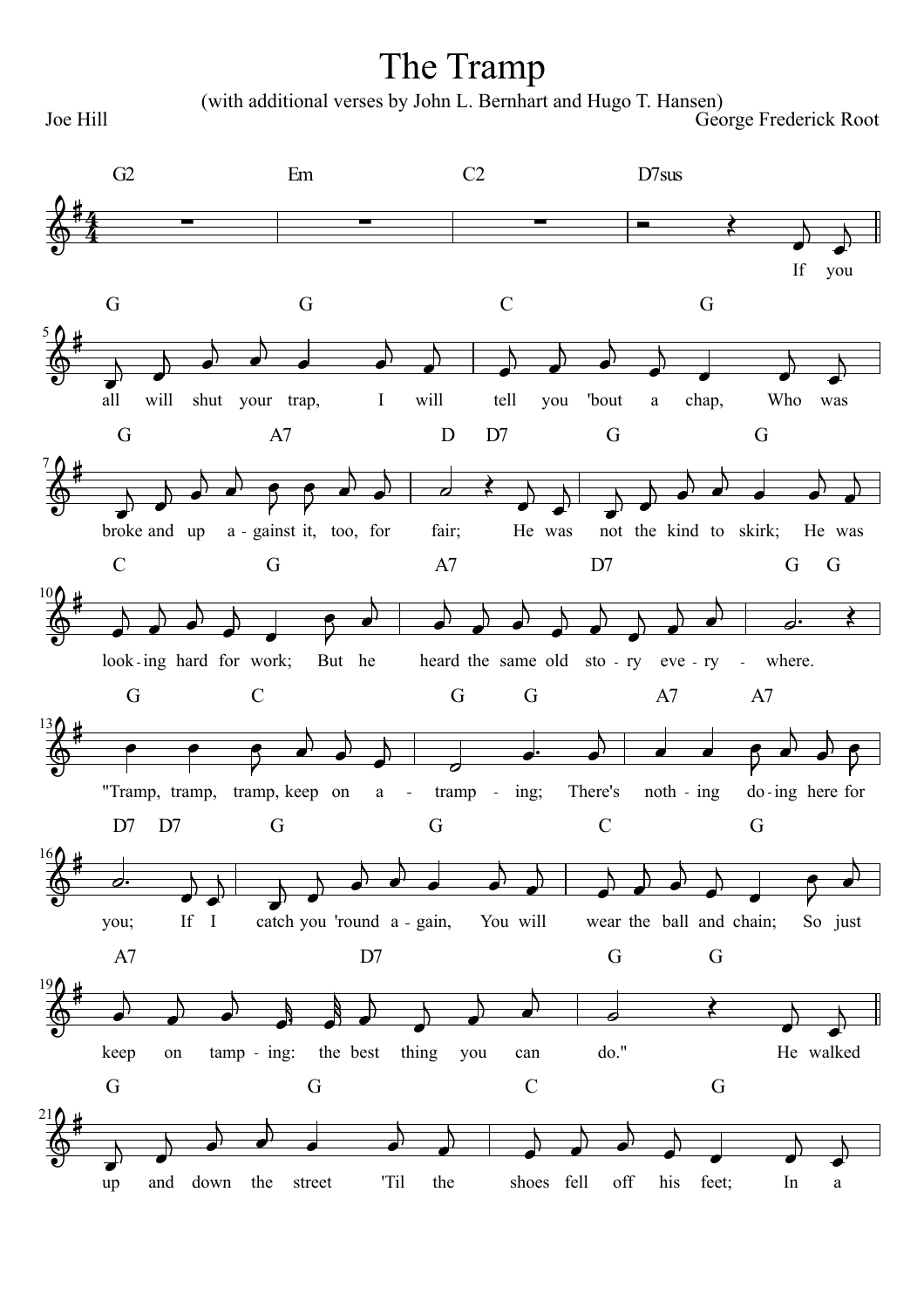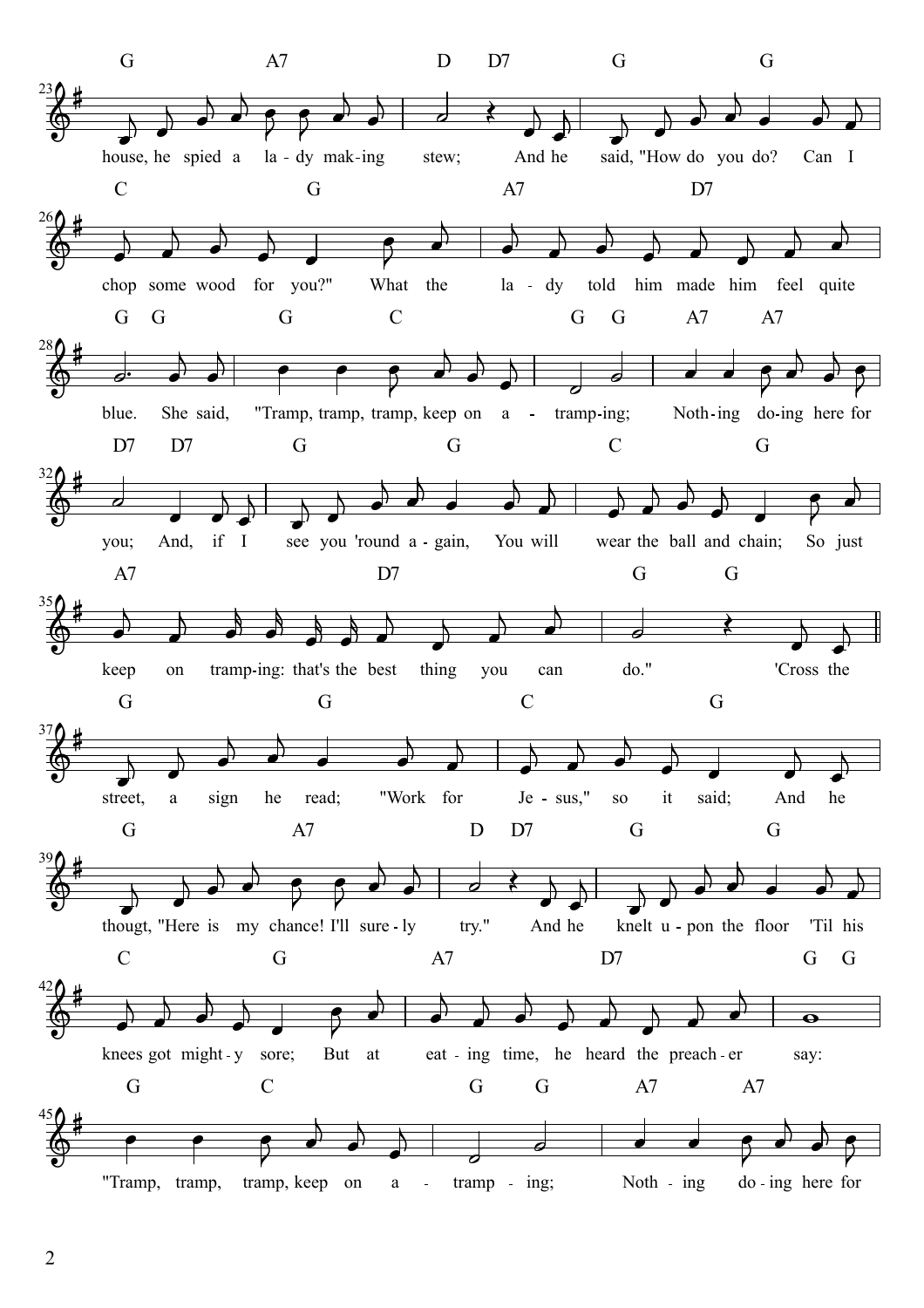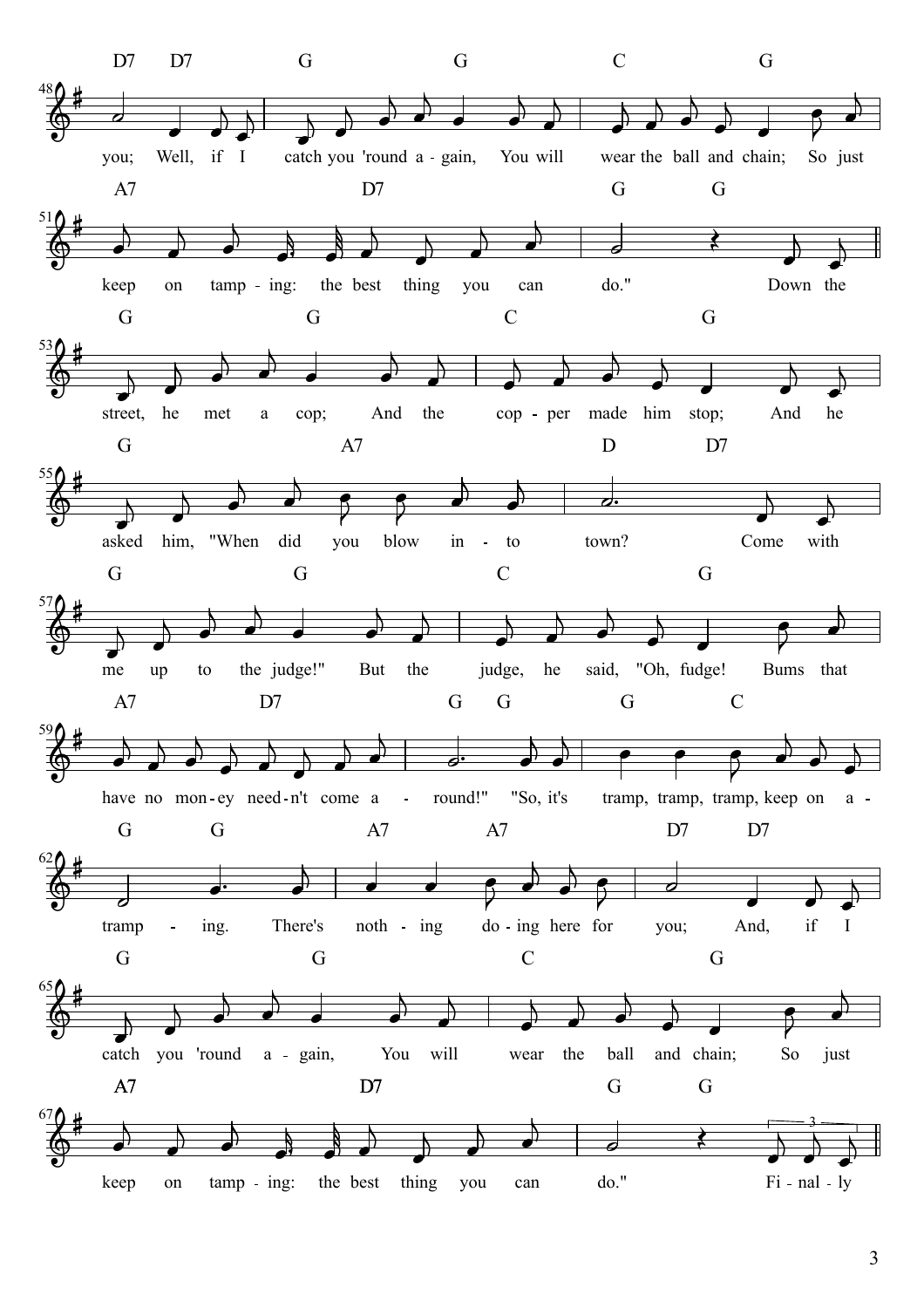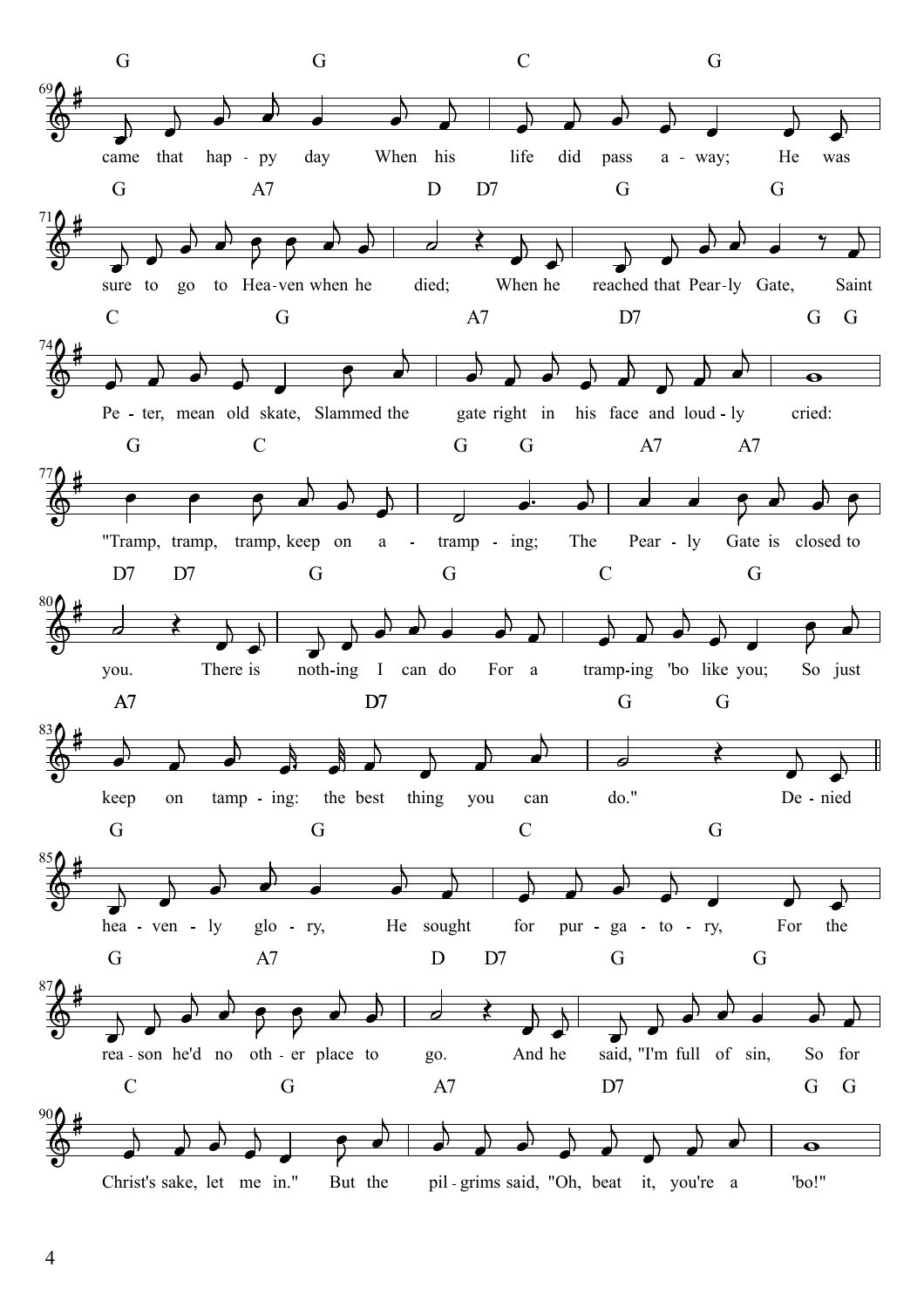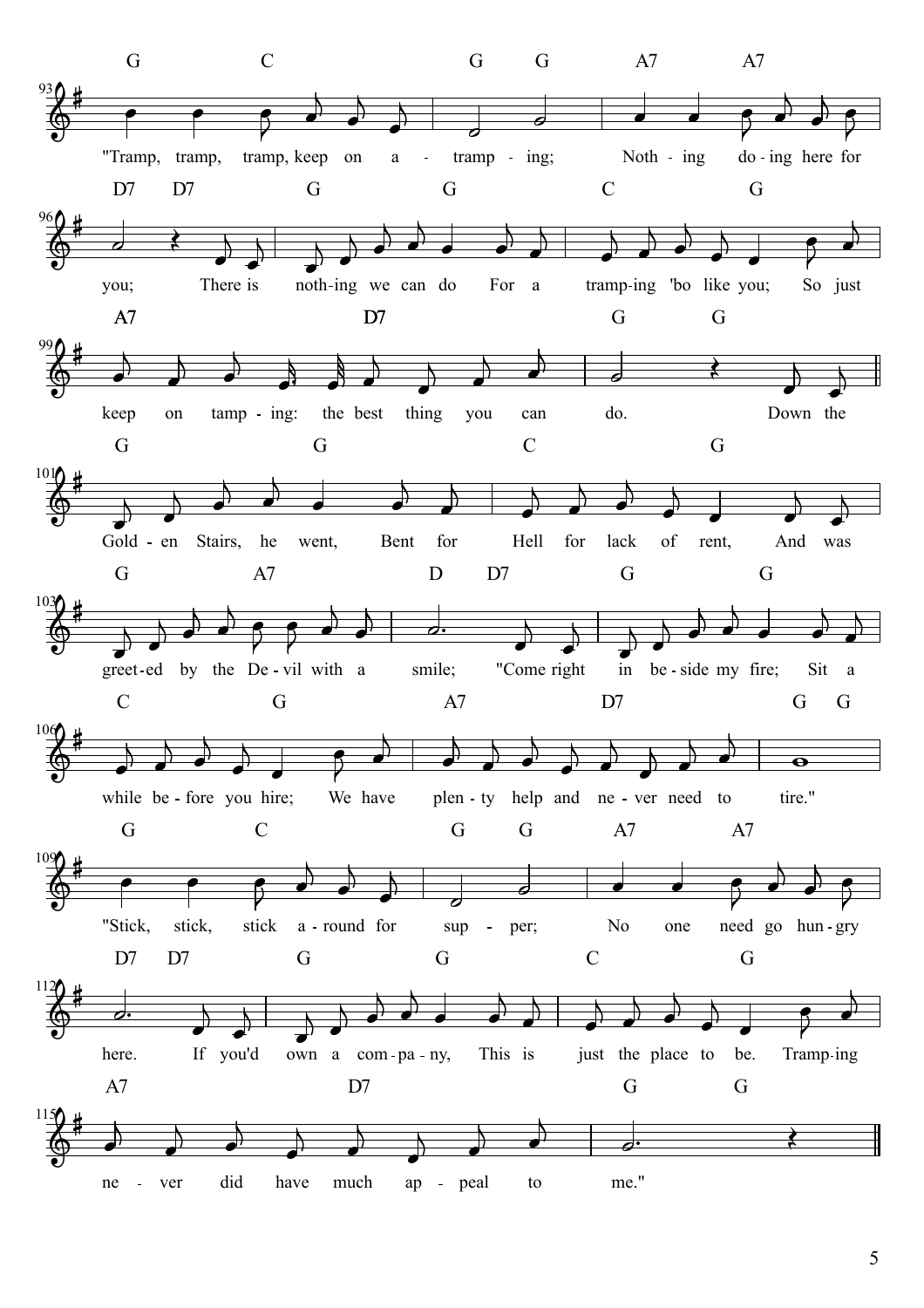## The Tramp - Acostic Piano

George Frederick Root Joe Hill







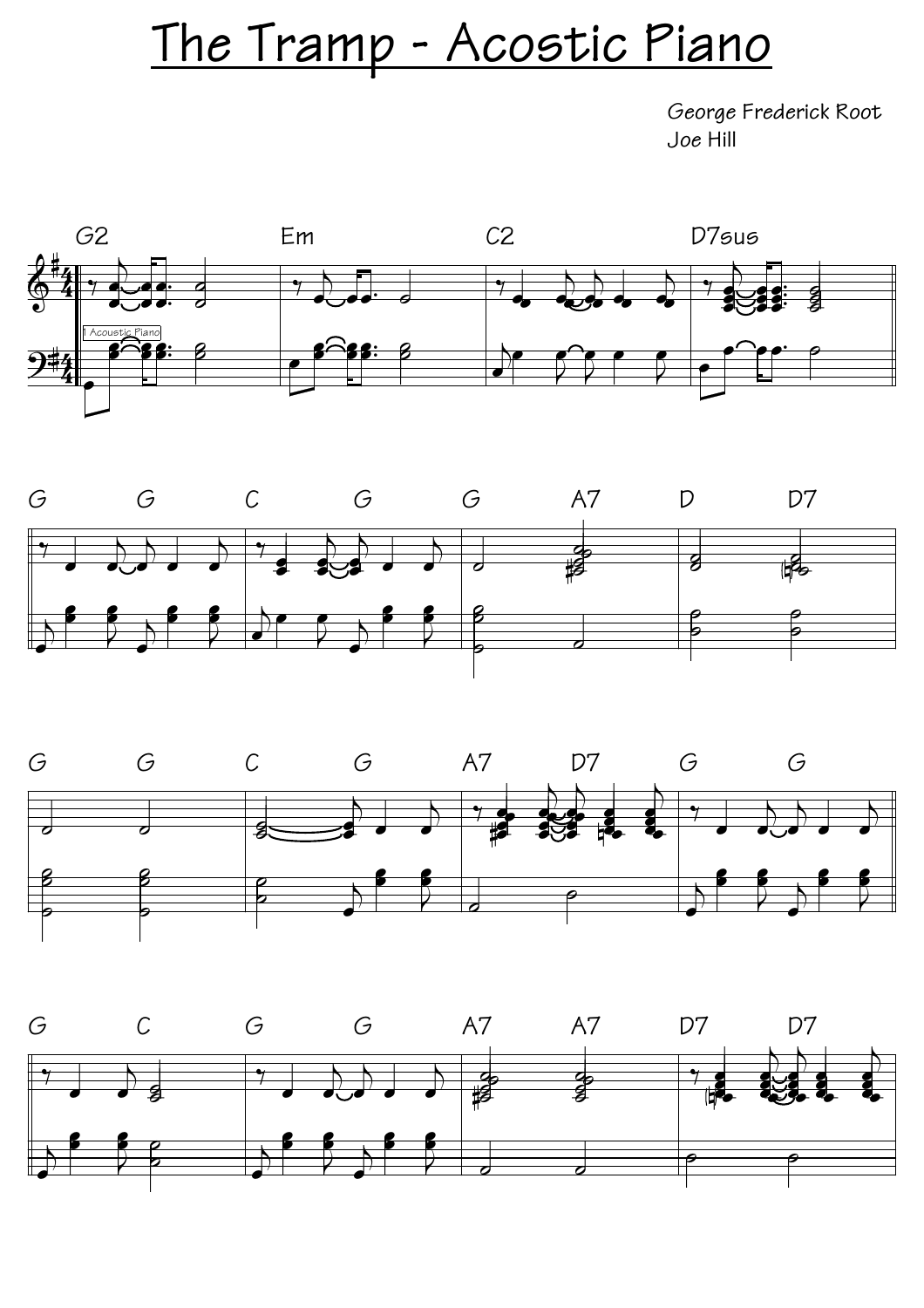







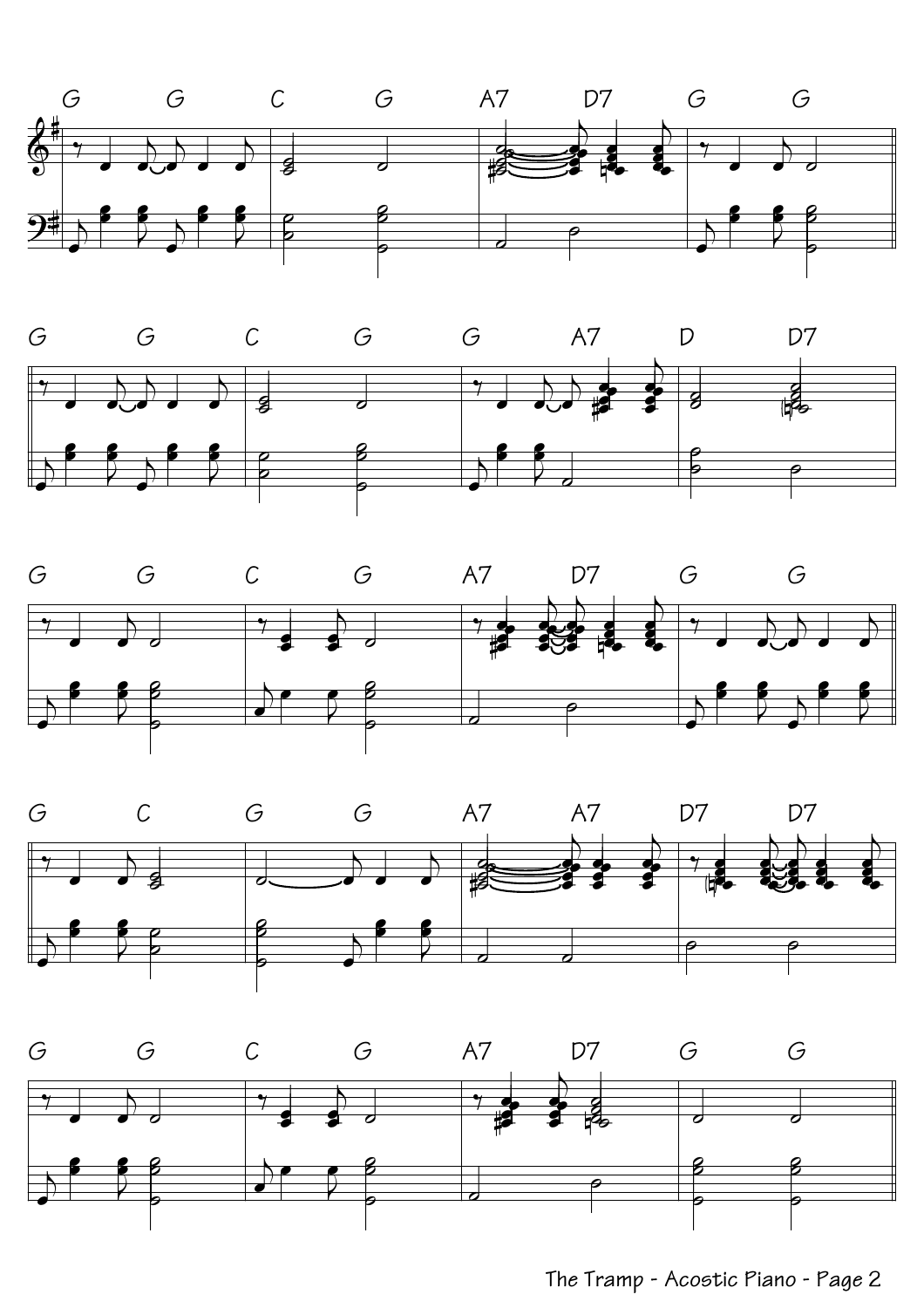









The Tramp - Acostic Piano - Page 3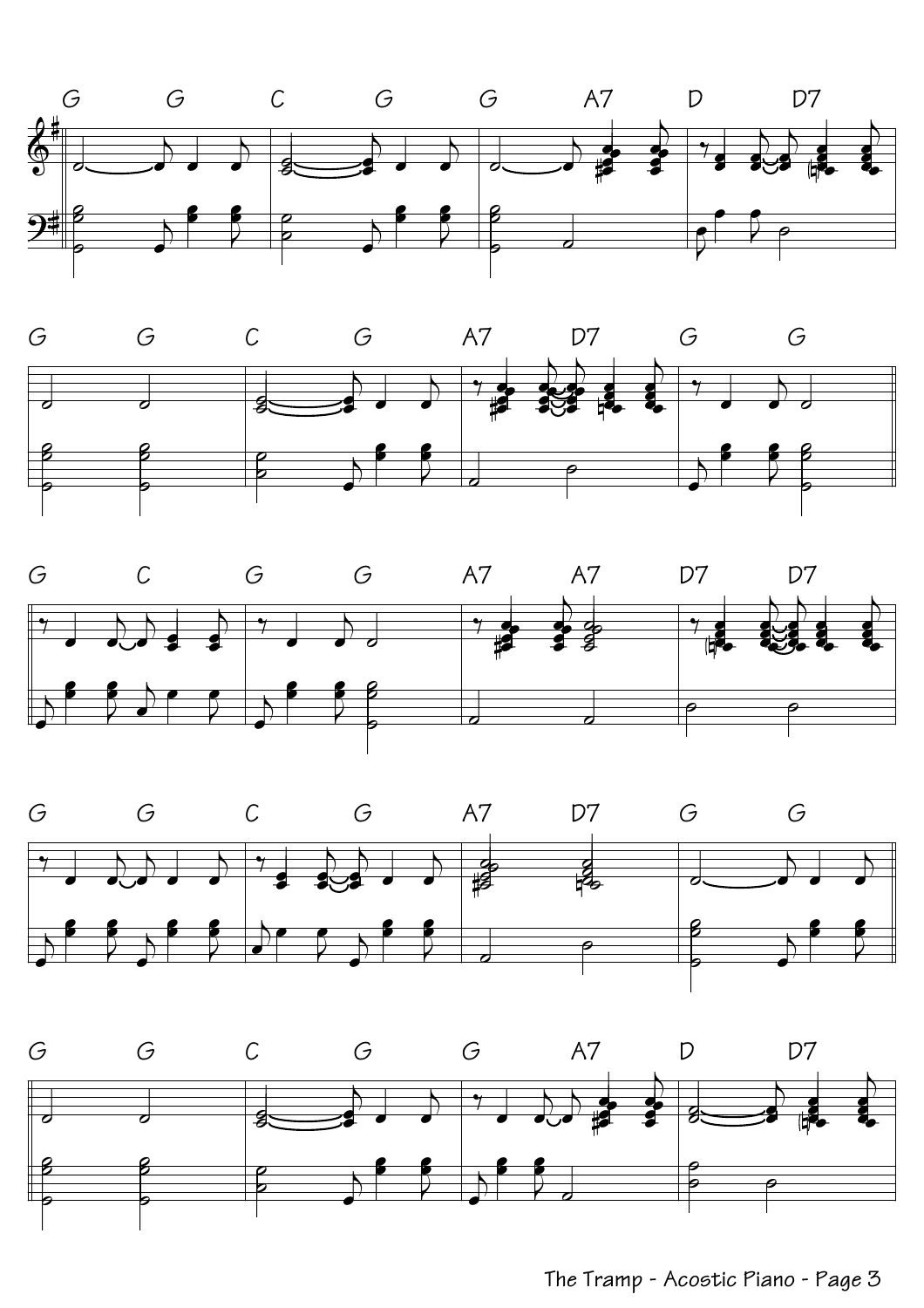









The Tramp - Acostic Piano - Page 4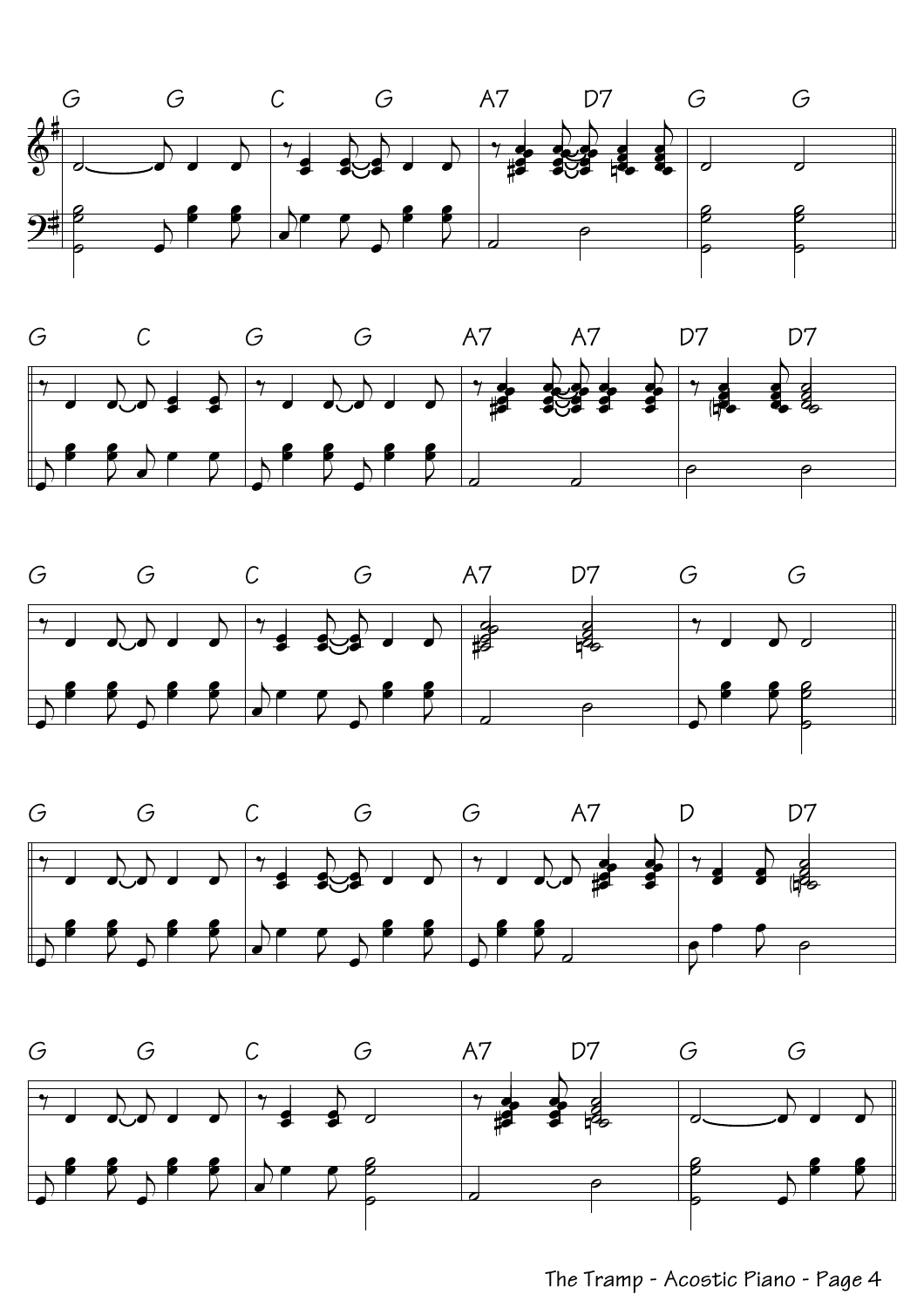









The Tramp - Acostic Piano - Page 5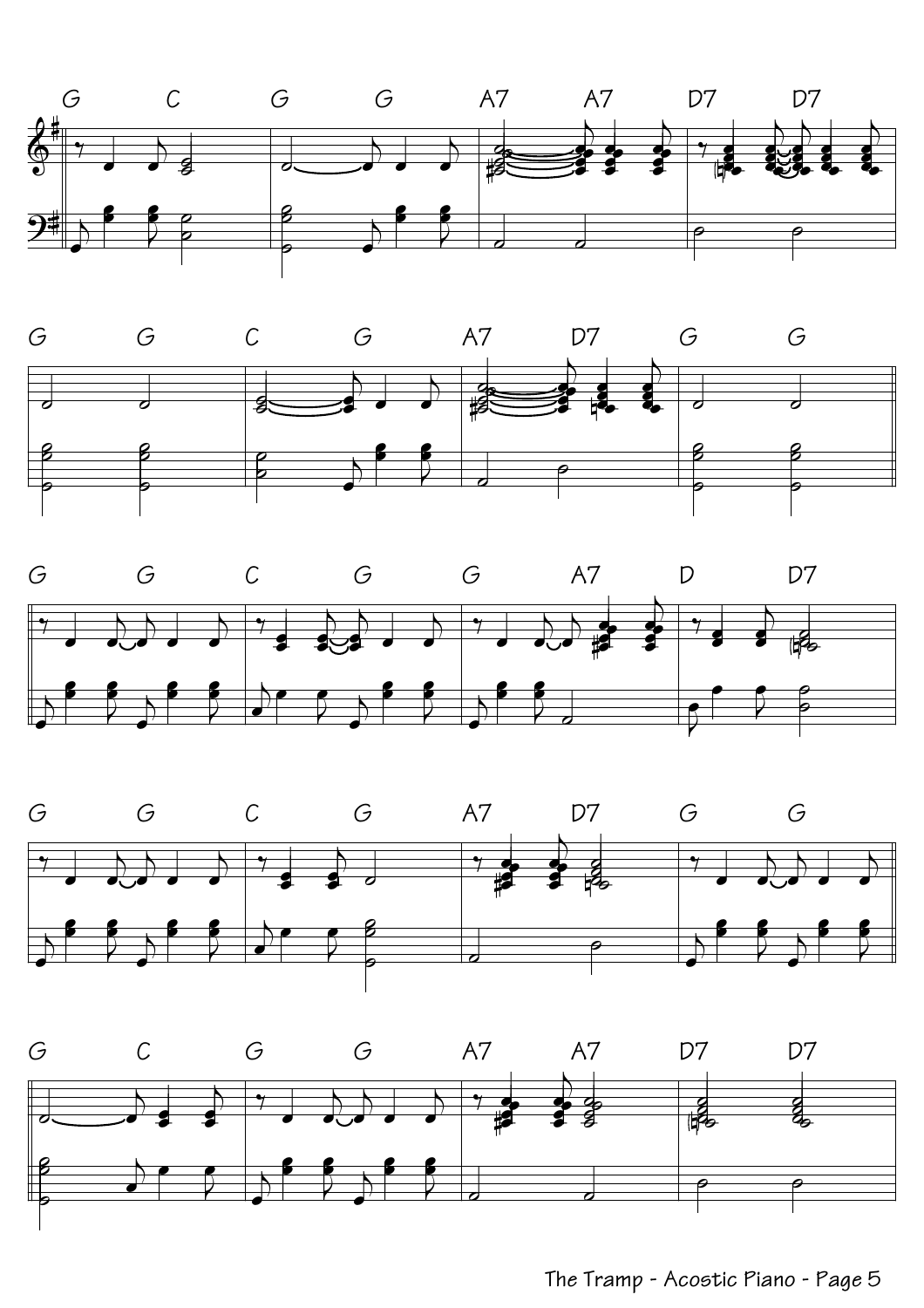







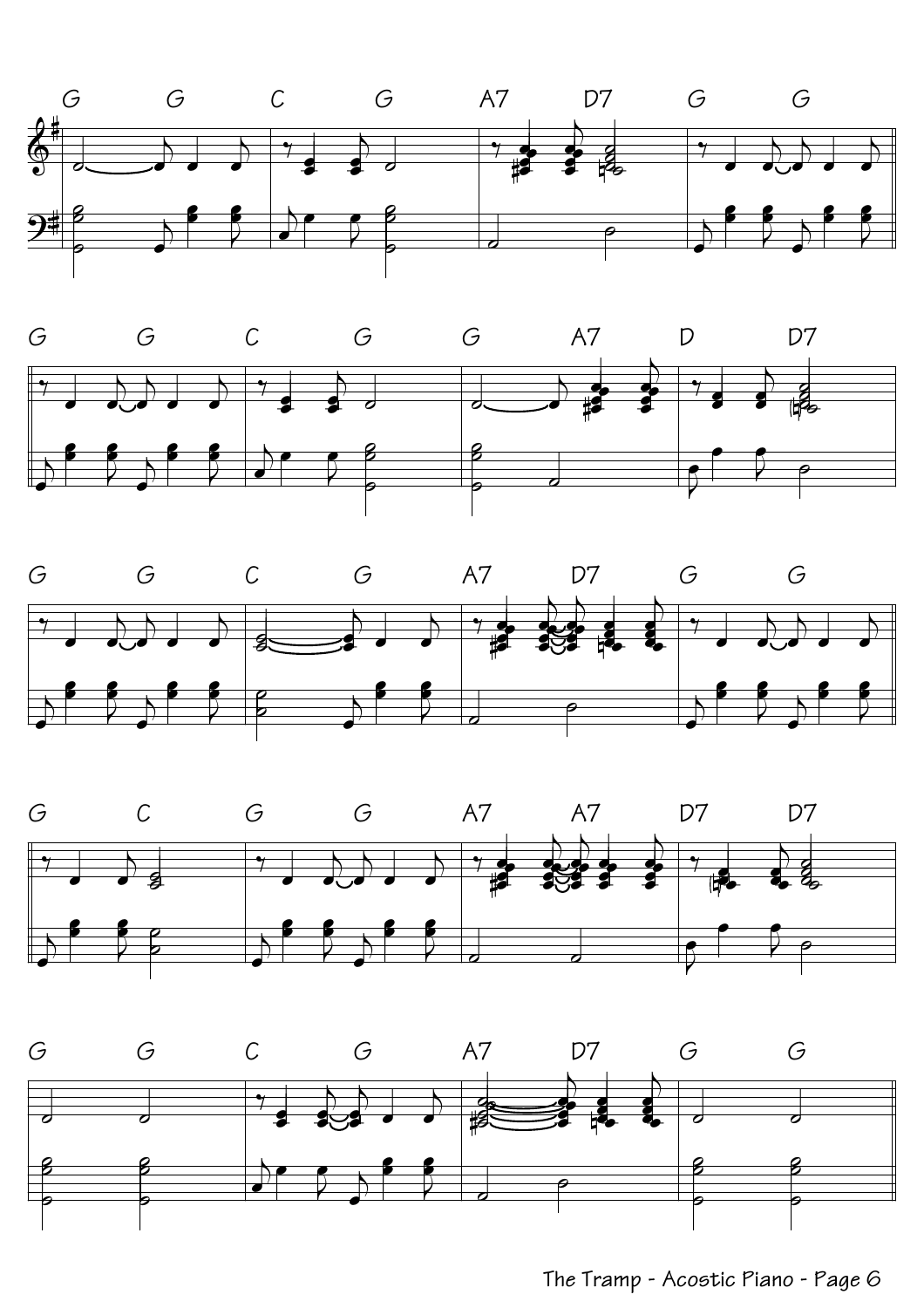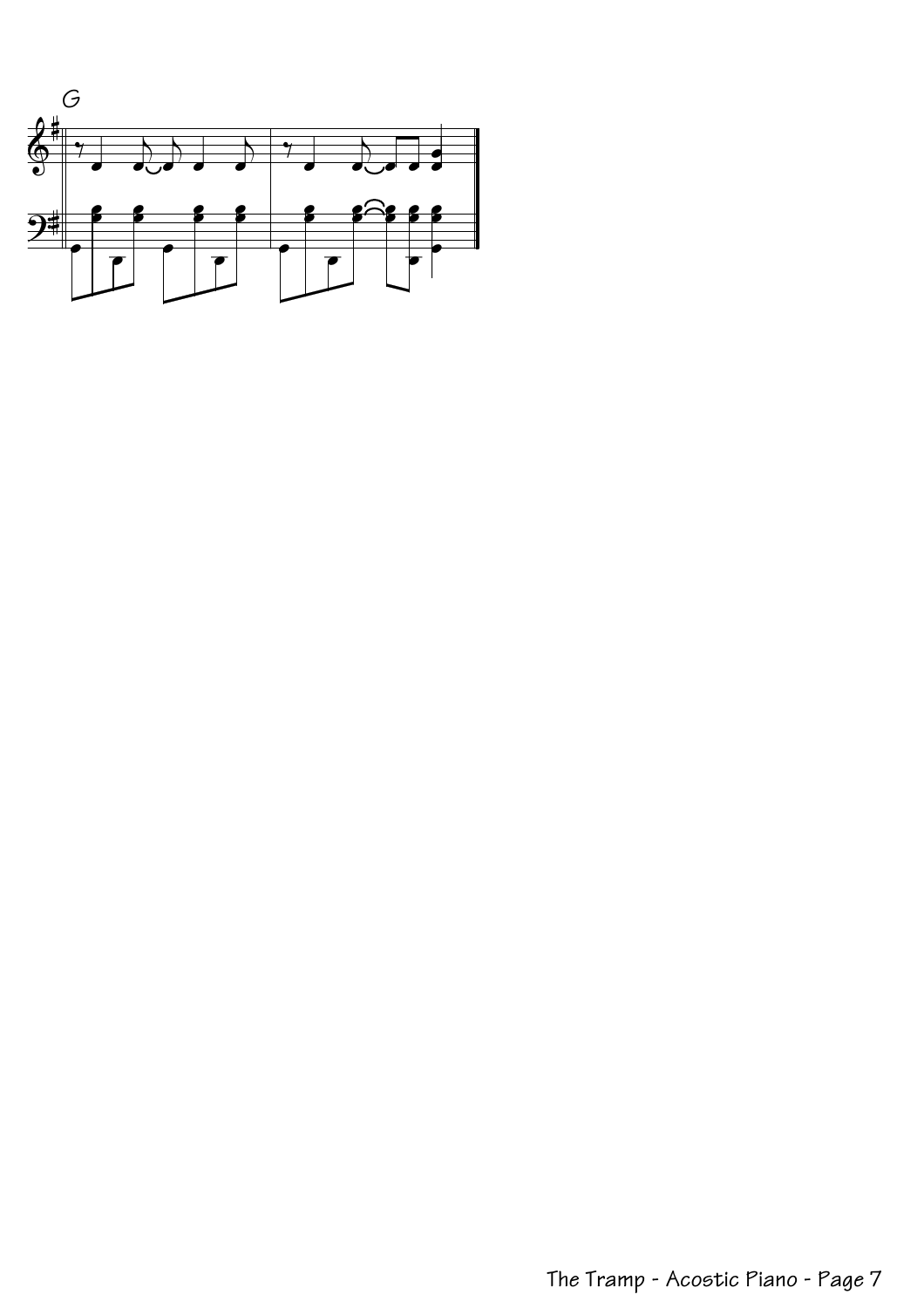## The Tramp - Acostic Guitar

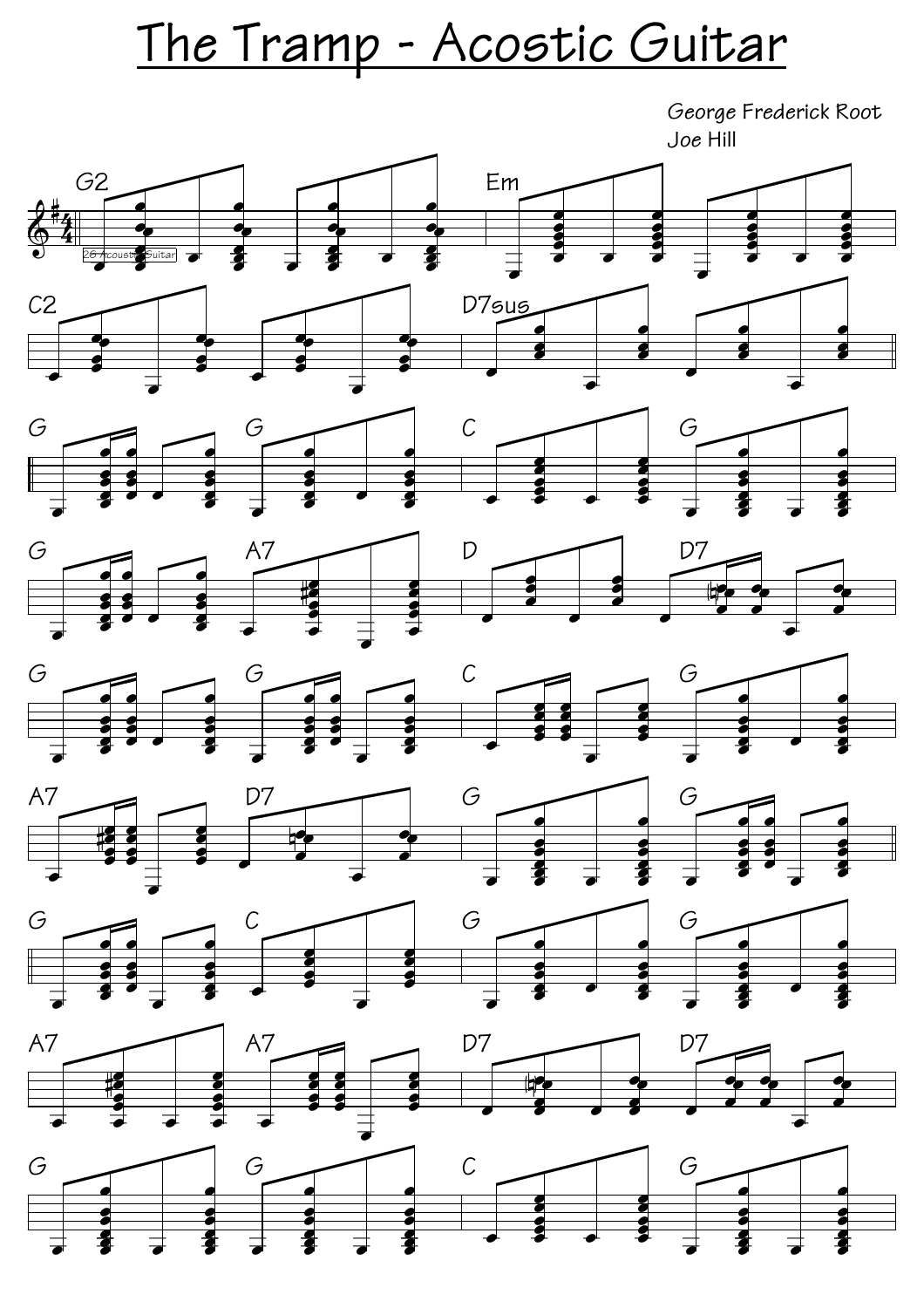

















The Tramp - Acostic Guitar - Page 2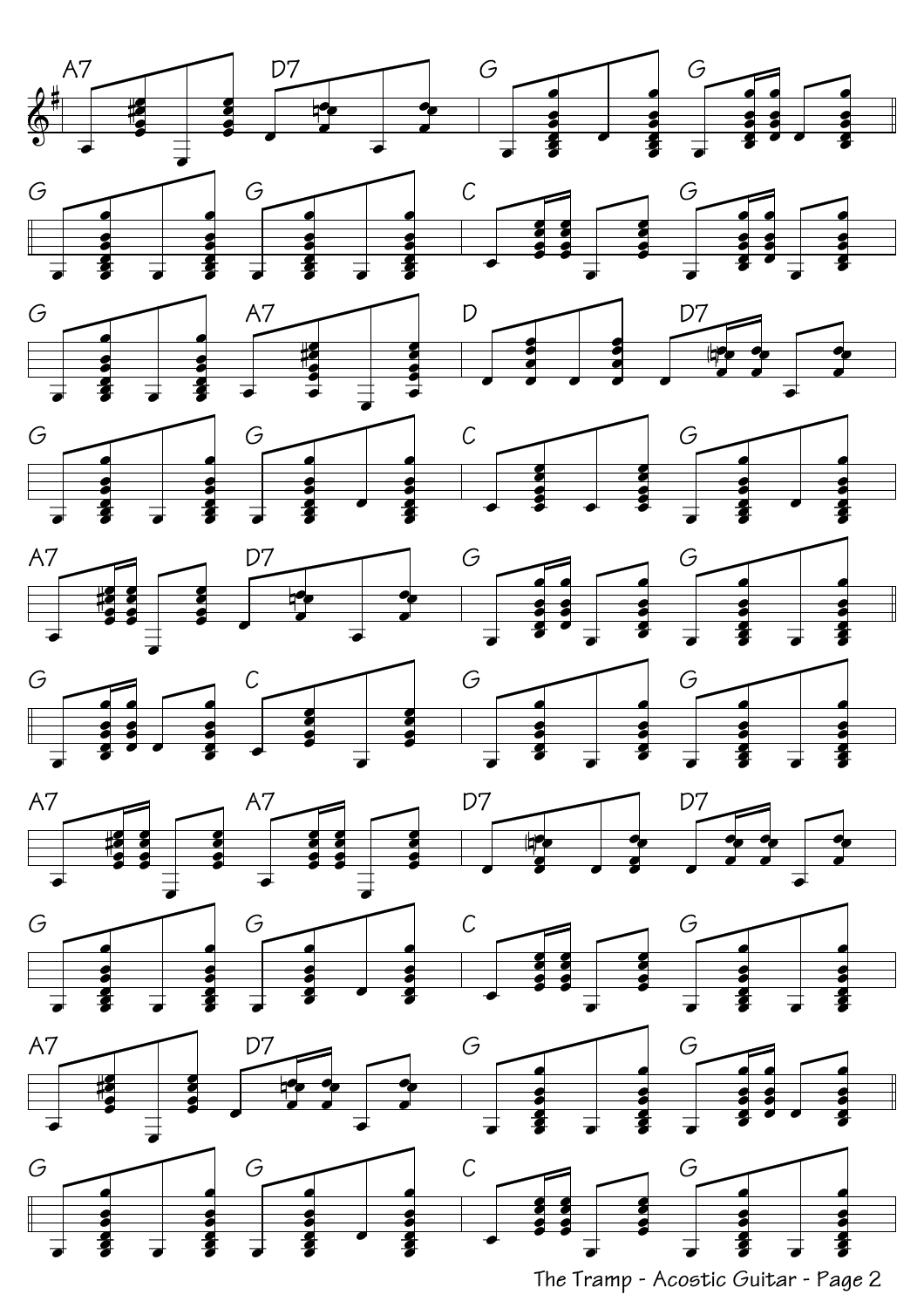



















The Tramp - Acostic Guitar - Page 3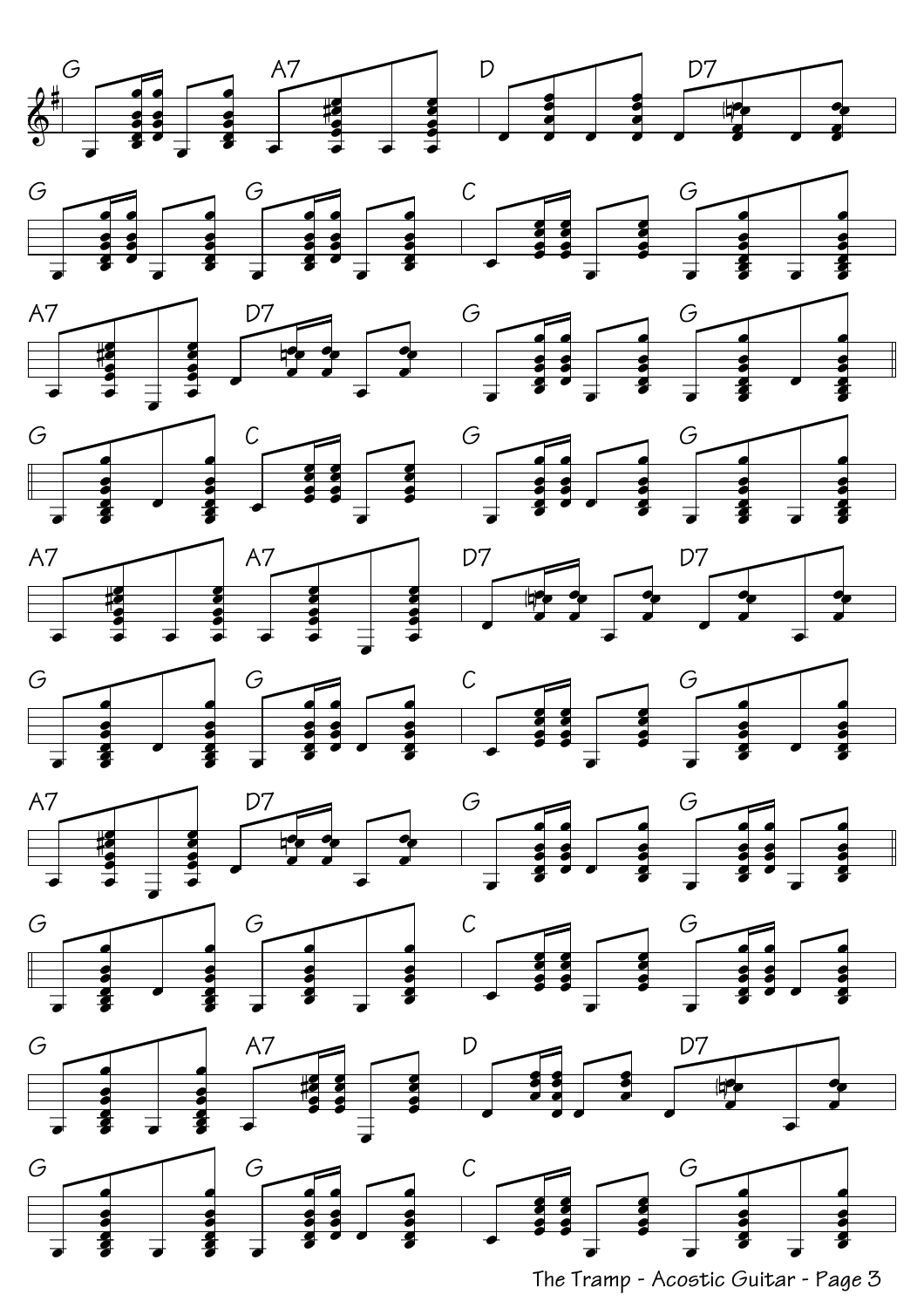

















 $\exists$ Ð

 $\overline{\phantom{a}}$ J<br>J

 $\frac{1}{\sqrt{2}}$ Ð

 $\exists$ Ð

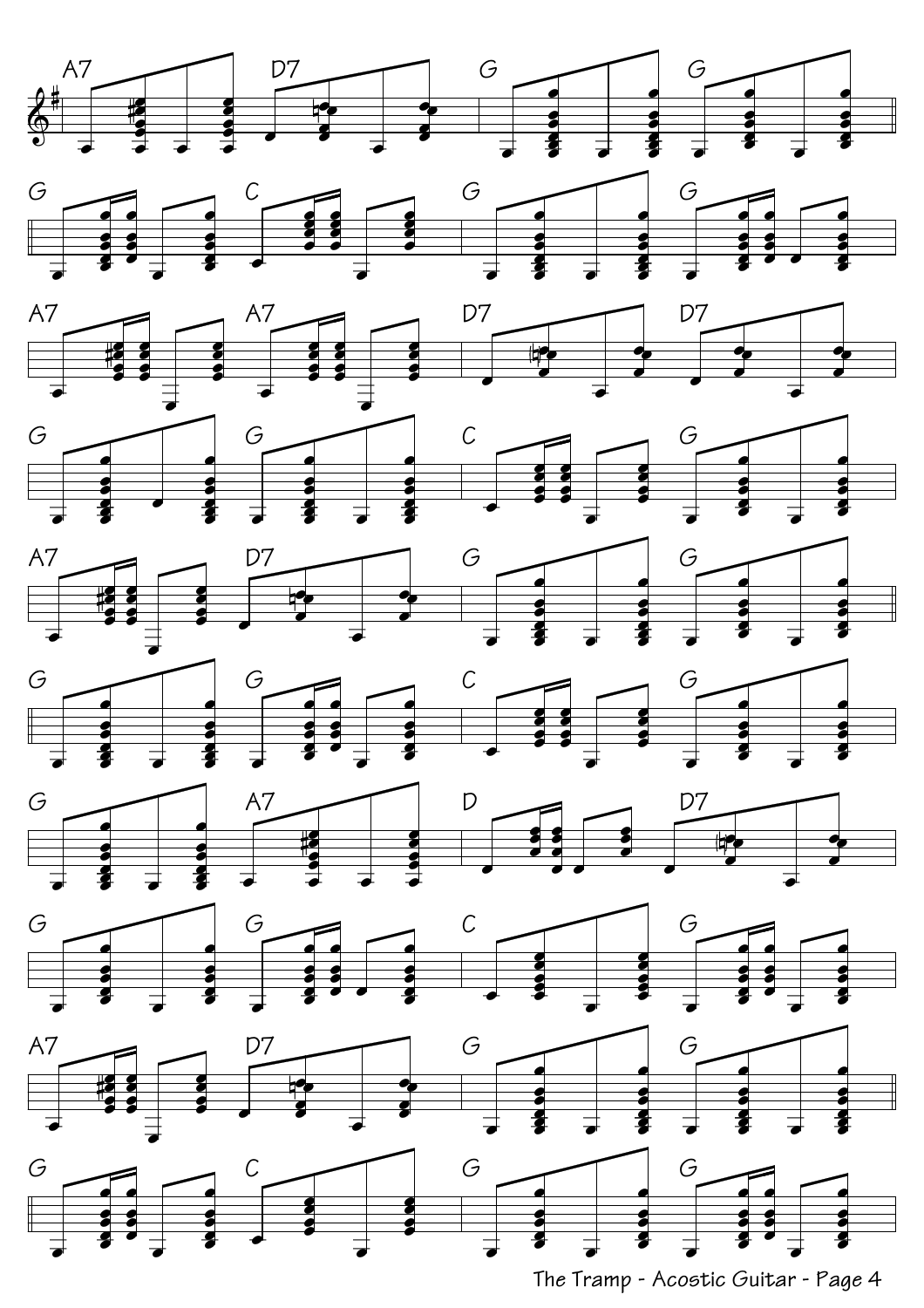















 $\frac{1}{\sqrt{2}}$ Ð

Ð

Ð

Ð

Ð

The Tramp - Acostic Guitar - Page 5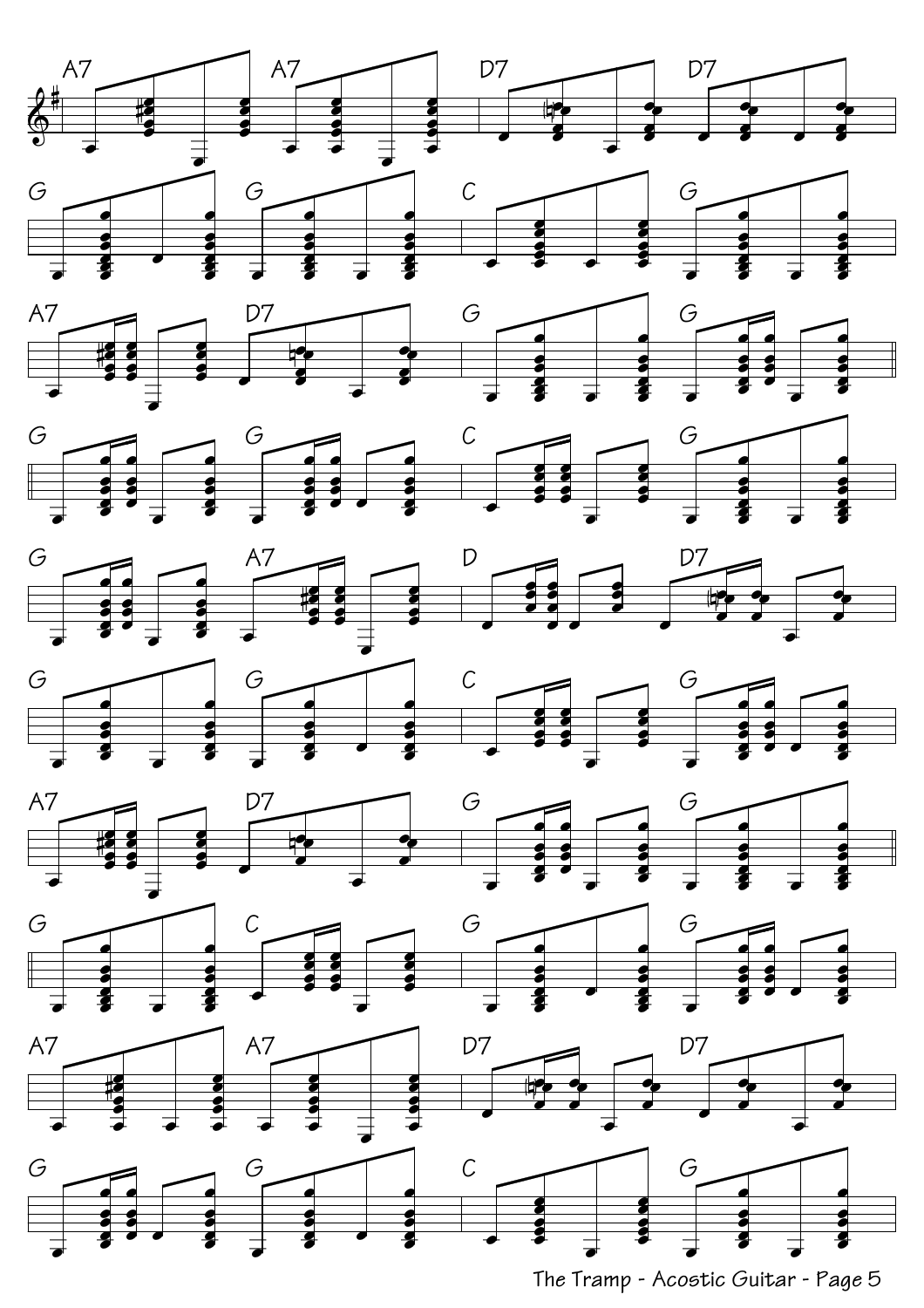















The Tramp - Acostic Guitar - Page 6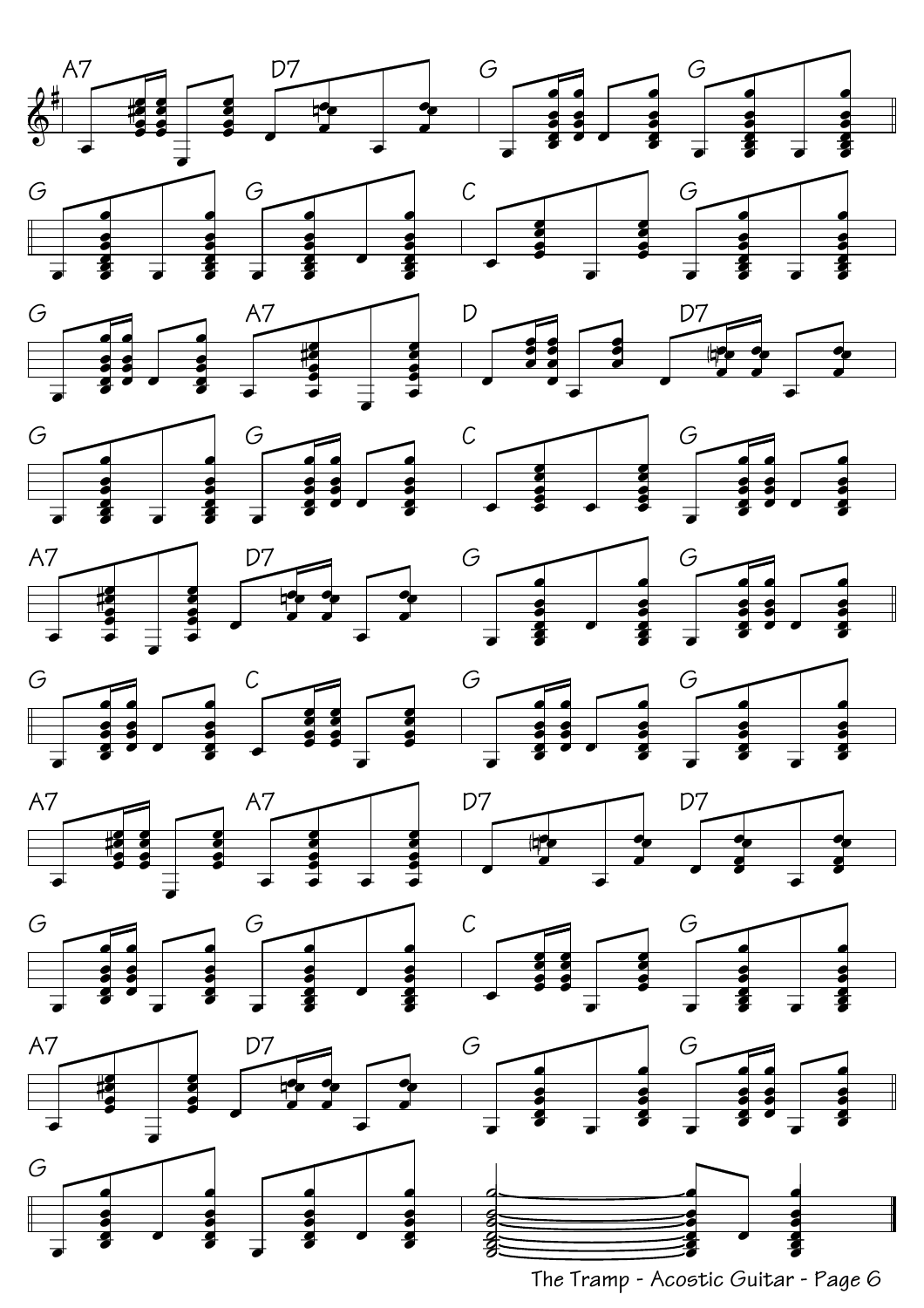## The Tramp - Acostic String Bass

George Frederick Root Joe Hill

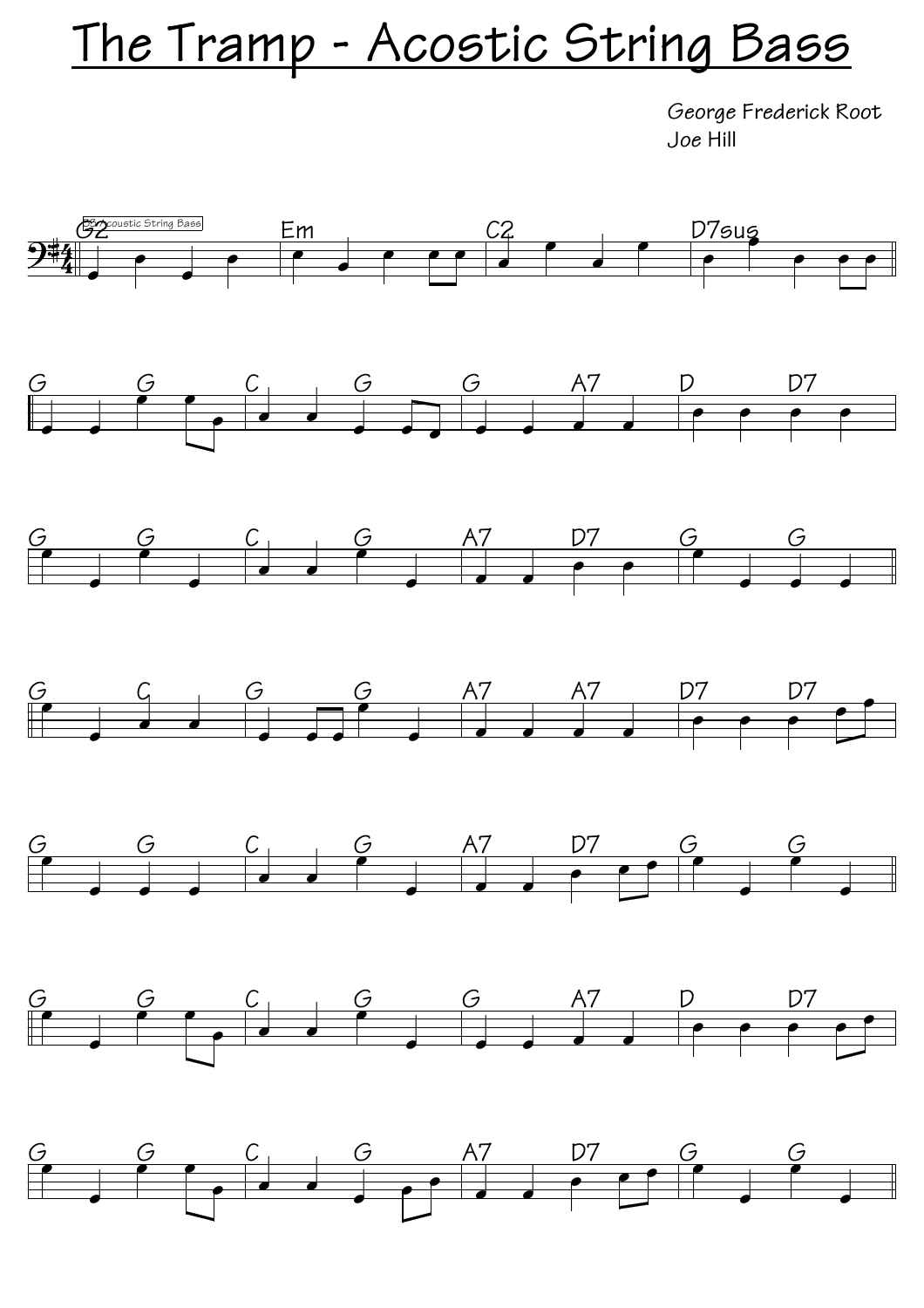















The Tramp - Acostic String Bass - Page 2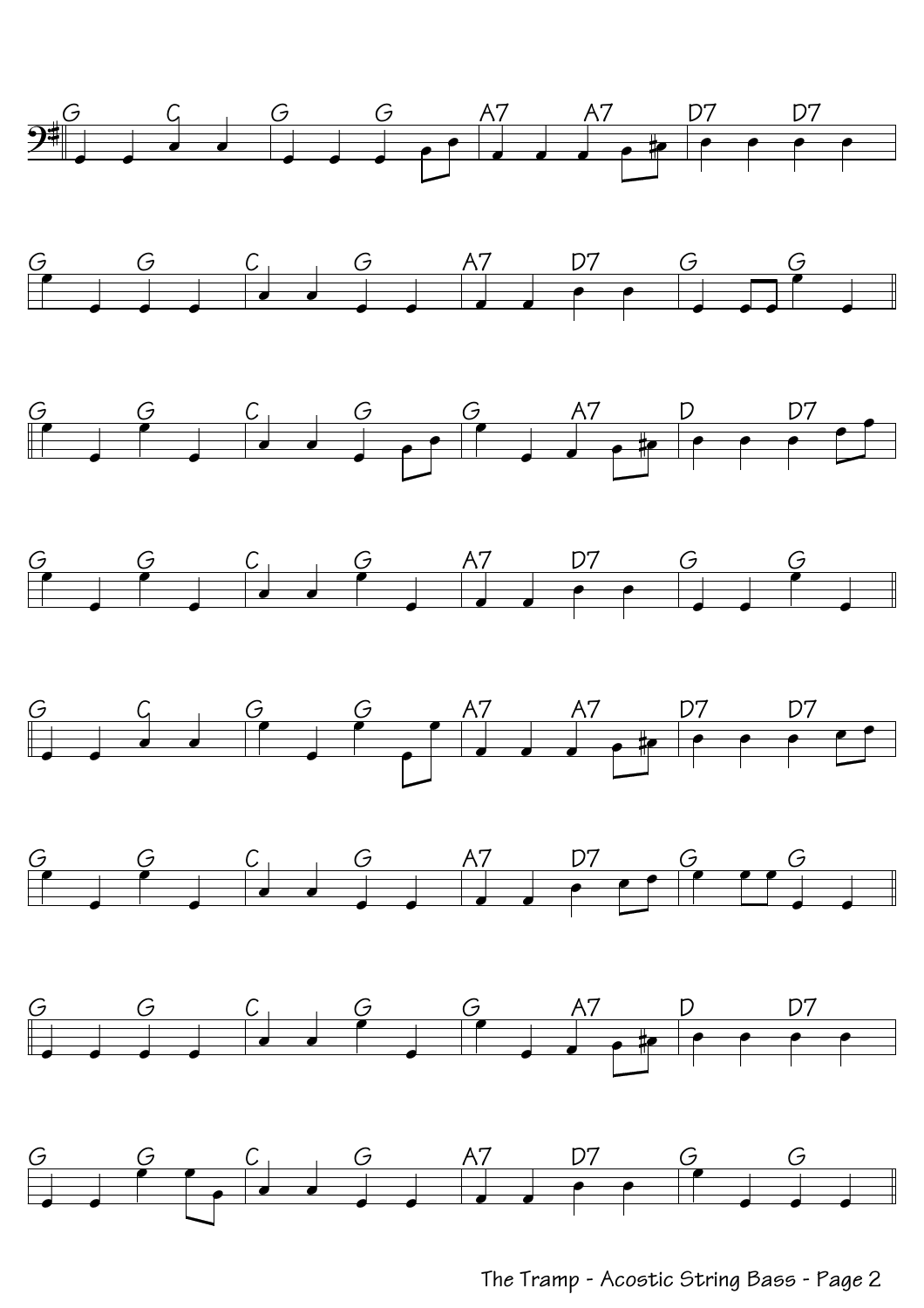















The Tramp - Acostic String Bass - Page 3